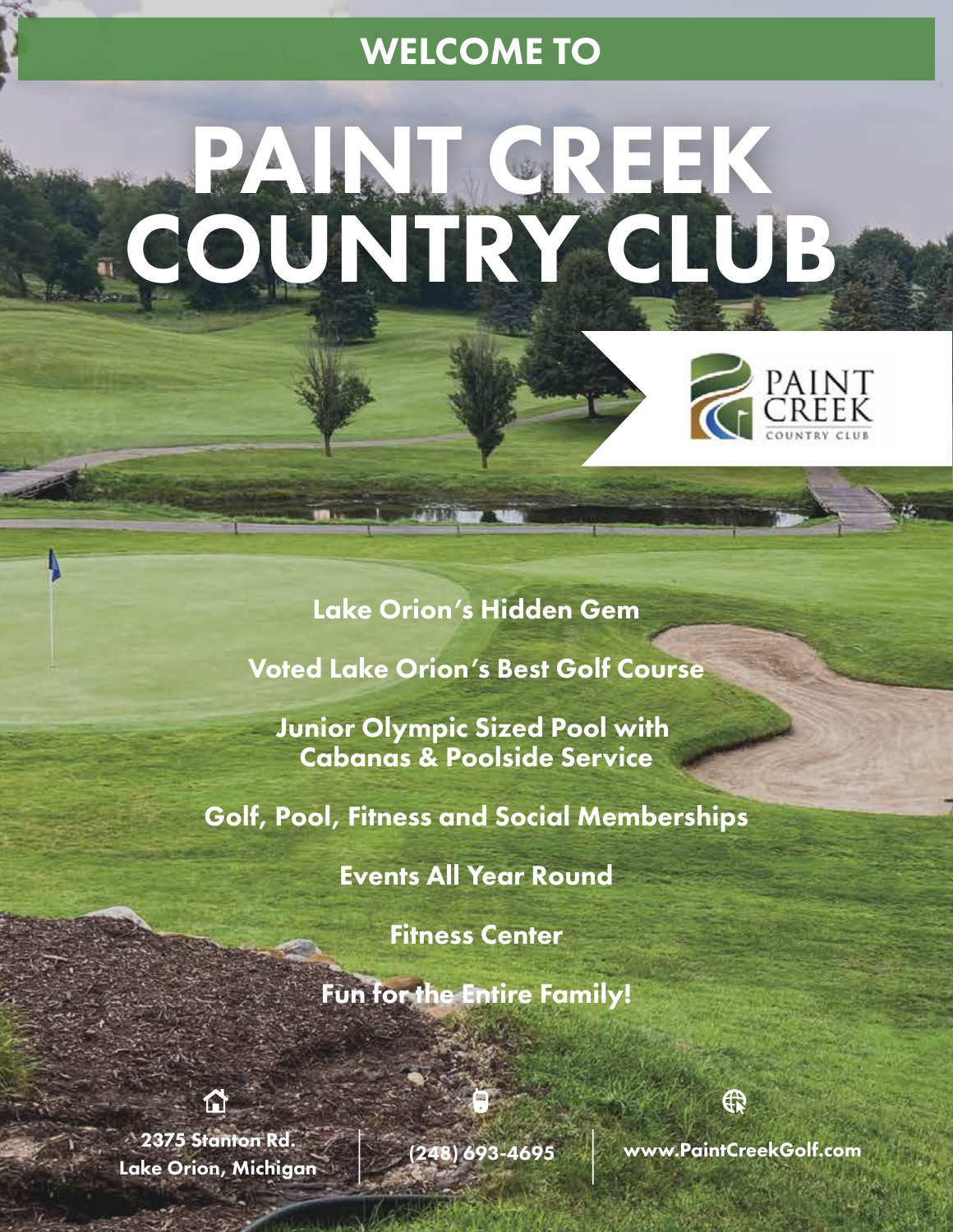# ABOUT PAINT CREEK COUNTRY CLUB

Paint Creek Country Club has something for every lifestyle, whether it be golf, swimming, dining or fitness. We're more than just a country club, Paint Creek is a community where friends and family can relax and enjoy each other's company in a comfortable and family-friendly atmosphere.

The Club offers an expanded calendar of social events, with kid-friendly activities as well as adult events. In addition to meeting the needs of our current members, we continue to fine-tune and expand the Club's amenities to meet the needs of our ever-growing population of Lake Orion and the surrounding area. Paint Creek is the place that executive and young professionals alike want to take their families, friends and associates.

#### CLUB AMENITIES

- 18 Hole Golf Course rated #1 in Lake Orion Fitness Center
- Wide Variety of Member Tournaments
- Junior Golf Program
- Golf Leagues
- Pro Shop & PGA Pro Lessons
- - Heated Junior Olympic Pool
	- Children's Swimming Lessons
	- Tennis Courts
	- Banquet and Event Space
- Monthly Events & Entertainment
- Fine Dining in the Main Dining Room
- Relaxed Dining in the Creekside Grill
- Family-friendly Atmosphere

#### Golf

Paint Creek Country Club is one of the newest 18 hole private country clubs in North Oakland County. The remodeled golf holes carefully blend rolling fairways, rich woodlands and scenic lakes. The island third green and peninsula 18th green combine well with contoured bent grass fairways to offer a panoramic golf experience.

Other golf amenities include a large fleet of gas powered golf carts, a practice putting green with a practice sand bunker, a unique aqua driving range, and a well-stocked golf pro shop. Our PGA Professional and his trained staff assist the membership in all golf activities. A full calendar of Member tournaments and events are programmed annually.

#### Fitness Center & Pool

Surrounded by Paint Creek Country Club's magnificent golf course, the handsomely-appointed, 4,000 square-foot facility offers a range of resources typically reserved for the most exclusive health clubs, featuring a Junior Olympic swimming pool, kiddie pool, hot tub, sundeck, tennis courts, and men's and ladies' locker rooms equipped with dry saunas. Paint Creek's fitness center includes a variety of exercise equipment, designed to meet your every need.

#### Clubhouse & Dining

The gracious 20,000 square foot two story clubhouse offers a comfortable setting for social activities. The impressive 300 seat main dining room overlooks the golf course creating a pleasant setting to enjoy meals prepared and served by our professional staff. Paint Creek's main lounge is truly a place to gather and enjoy the camaraderie of good friends and fellow members.

2375 Stanton Rd. Lake Orion, MI 48362 | P. 248.693.4695 | www.PaintCreekGolf.com For more information about membership, please contact Haley Sherman at Haley@paintcreekgolf.com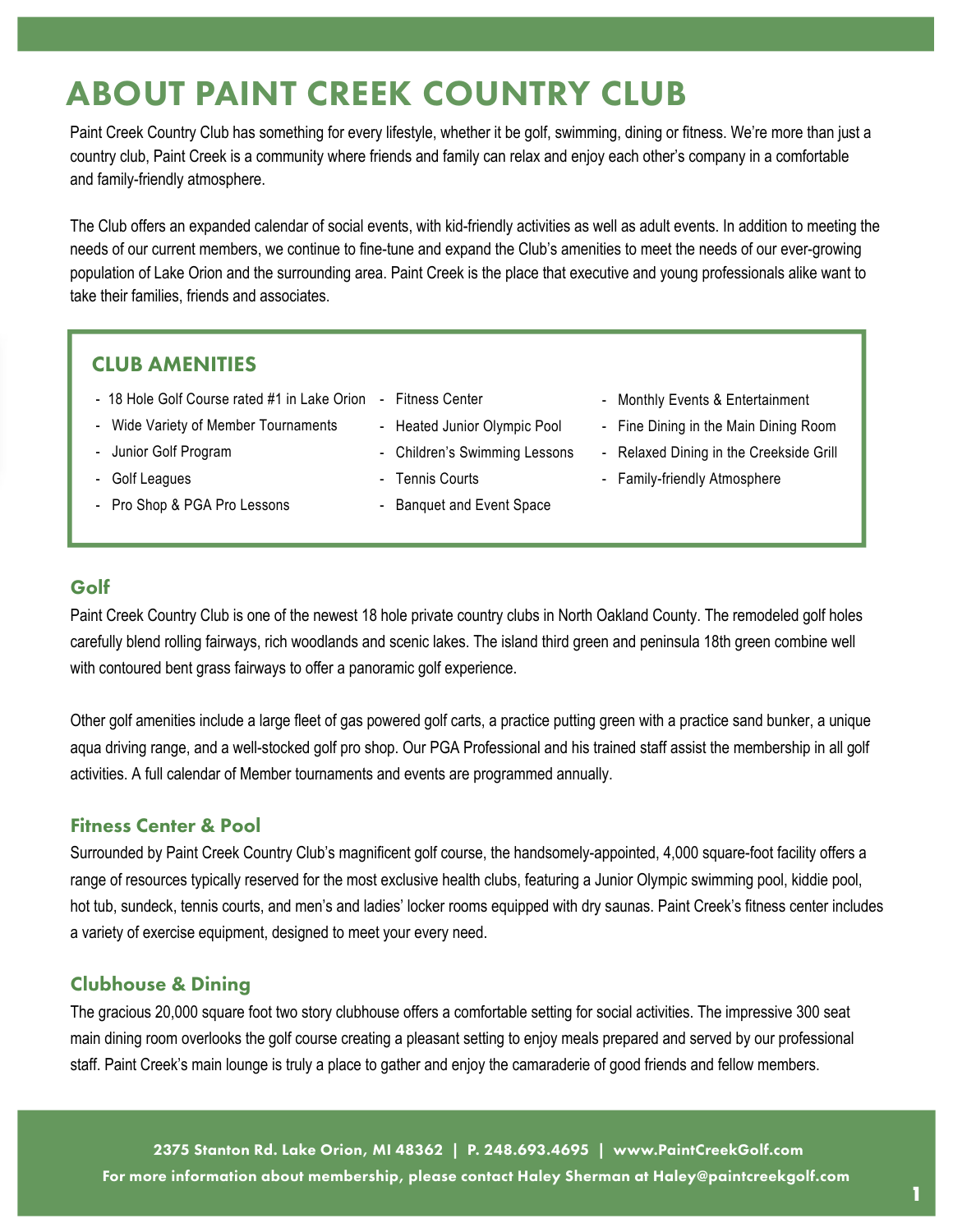# AN AWARD WINNING COURSE... READY FOR PLAY

#### Working Professional Membership:

- A family membership geared to the busy professional whose family enjoys the fitness center, pool, clubhouse and other club activities. They may not be able to play enough golf to justify the Premier Membership.
- Includes 20 Rounds of Golf (cart included) for husband and wife to use throughout the year. •
- Rounds can be used for anyone in the immediate family, 16 and older (15 and under is \$25)
- Locker room access for one, including one locker with name plate •
- Responsible for monthly dining minimums, \$100 billed monthly February-November •
- Upon completion of the 20 rounds, the member will be able to purchase additional blocks of 10 more rounds of Golf (Cart included) for \$800.00. All other service & amenity fees wiII be charged as outlined in the current schedule of fees.

#### **Dues: \$2,950 per year**

#### **Available upgrades:**

Add Bag Storage \$125 per bag Add Extra Locker \$100

#### **COUPONS**

- Pay dues in full by Feb. 13, and receive *two guest golf passes*
- Enroll in auto pay, receive *two guest golf passes*
- Pay dues in full by Feb. 13 AND enroll in auto pay, receive *five guest golf passes*

#### Full Golf Membership:

- Entitles one person to unlimited golf without having to pay greens fees
	- Member is only responsible for cart fee (\$24 for 18 holes, \$12 for 9 holes)
- Use of junior Olympic sized pool and sundeck, fitness center and tennis courts
- Unlimited use of practice areas, including driving range and practice greens
- Locker room access for one, including one locker with name plate. Spouse locker included with family membership.
- Receive first priority entry into all membership leagues and tournaments
- Dining privileges through the clubhouse, including the Main Dining Room, Creekside Grill and outdoor patio
- Activities and social events designed for the entire family
- Children may participate in Junior Golf Program
- Responsible for monthly dining minimums, \$100 February-November

#### **Dues: Single Membership \$4,850 Family Membership \$5,349**

**Available upgrades:** Add Bag Storage \$125 per bag





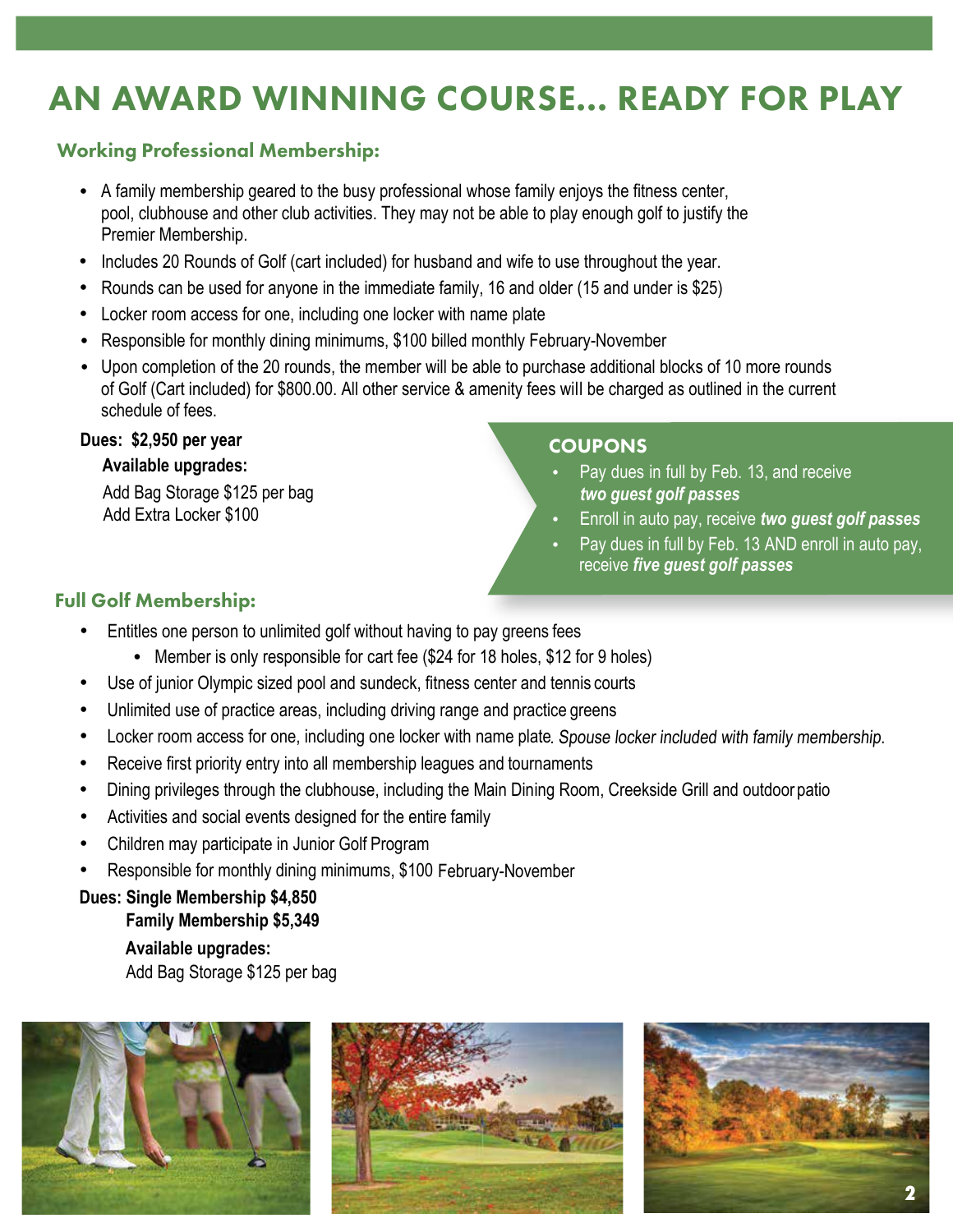#### Limited Golf Membership:

- Entire family has access to unlimited golf
	- Member is responsible for both both greens and cart fees
- Access to junior Olympic sized pool and sundeck, fitness center and tennis courts
- Unlimited use of practice areas, including driving range and practice greens
- Locker room access for one, including one locker with name plate
- Entry into all membership leagues and tournaments on a space available basis
- Dining privileges through the clubhouse, including the Main Dining Room, Creekside Grill and outdoor patio
- Activities and social events designed for the entire family
- Children may participate in Junior Golf Program
- Responsible for monthly dining minimums, \$100 February-November

#### **Dues: \$2,395 per year**

**Available upgrades:** Add Bag Storage \$125 per bag | Add Extra Locker \$100

#### Legacy Golf Membership (must be a member for 20+ years and age 65 years+):

- Entire family has access to unlimited golf
	- Member is only responsible for cart fee (\$24 for 18 holes, \$12 for 9 holes)
- Access to junior Olympic sized pool and sundeck, fitness center and tennis courts
- Unlimited use of practice areas, including driving range and practice greens •
- Locker room access for one, including one locker with name plate •
- Dining privileges through the clubhouse, including the Main Dining Room, Creekside Grill and outdoor patio
- Activities and social events designed for the entire family
- Children/Grandchildren may participate in Junior Golf Program •
- Responsible for monthly dining minimums, \$100 February-November

#### **Dues: \$3,600 per year**

**Available upgrades:** Add Bag Storage \$125 per bag | Add Extra Locker \$100

#### Corporate Membership:

- Available only to corporations or other business entities •
- Entitles two to six individuals to unlimited golf
	- Principal member is responsible only for cart fees (\$24 for 18 holes, \$12 for 9 holes)
	- Designee members are responsible for both greens fees and cart fee •
- Access to junior Olympic sized pool and sundeck, fitness center and tennis courts
- Unlimited use of practice areas, including driving range and practice greens •
- Locker room access for one, including one locker with name plate •
- Dining privileges through the clubhouse, including the Main Dining Room, Creekside Grill and outdoor patio •
- Access to all club social events
- Responsible for monthly dining minimums, \$100 February-November •

#### **Dues: \$4,999 per year Dues: \$5,349 per year**

**Available upgrades:** Add Bag Storage \$125 per bag | Add Extra Locker \$100

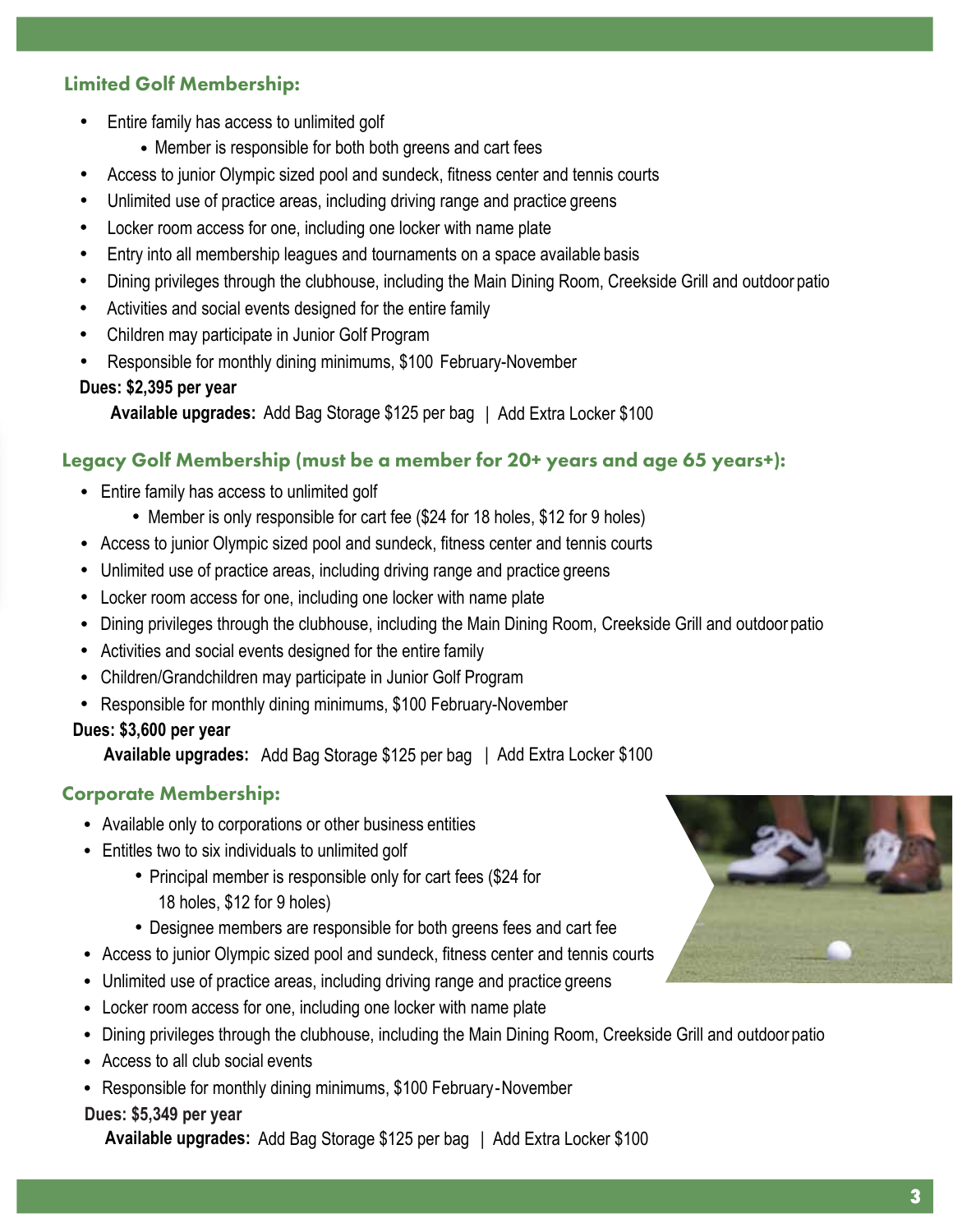# ENJOY THE COUNTRY CLUB LIFE

#### Fitness Membership:

- Dining privileges through the clubhouse, including the Main Dining Room, Creekside Grill and outdoor patio
- Activities and social events designed for the entire family
- Access to play golf twice per year if paid in full (may bring 1 guest, responsible for cart and greens fees)
- Children may participate in Junior Golf Program on space available basis
- Responsible for monthly dining minimums, \$50 February-November **Dues: \$999 per year**

#### **COUPONS**

*Receive 5 guest passes if you sign-up before Memorial Day.* 

#### Pool Membership:

- A summer membership that entitles nuclear family access to junior Olympic sized pool and sundeck, fitness center and tennis—Memorial Day to Labor Day
- Dining privileges through the clubhouse, including the Main Dining Room, Creekside Grill and outdoor patioyear round
- Access to summer activities and social events designed for the entire family •
- Responsible for monthly dining minimums, \$100 June 1st August 31st or \$300 yearly

**Dues: \$799 per year** *(must be paid in full and be on monthly auto payment)*

#### Social Membership:

- Dining privileges through the clubhouse, including the Main Dining Room, Creekside Grill and outdoor patio
- Activities and social events designed for the entire family •
- No member charging privileges, must pay at time of service rendered

#### **Dues: \$99 per year**

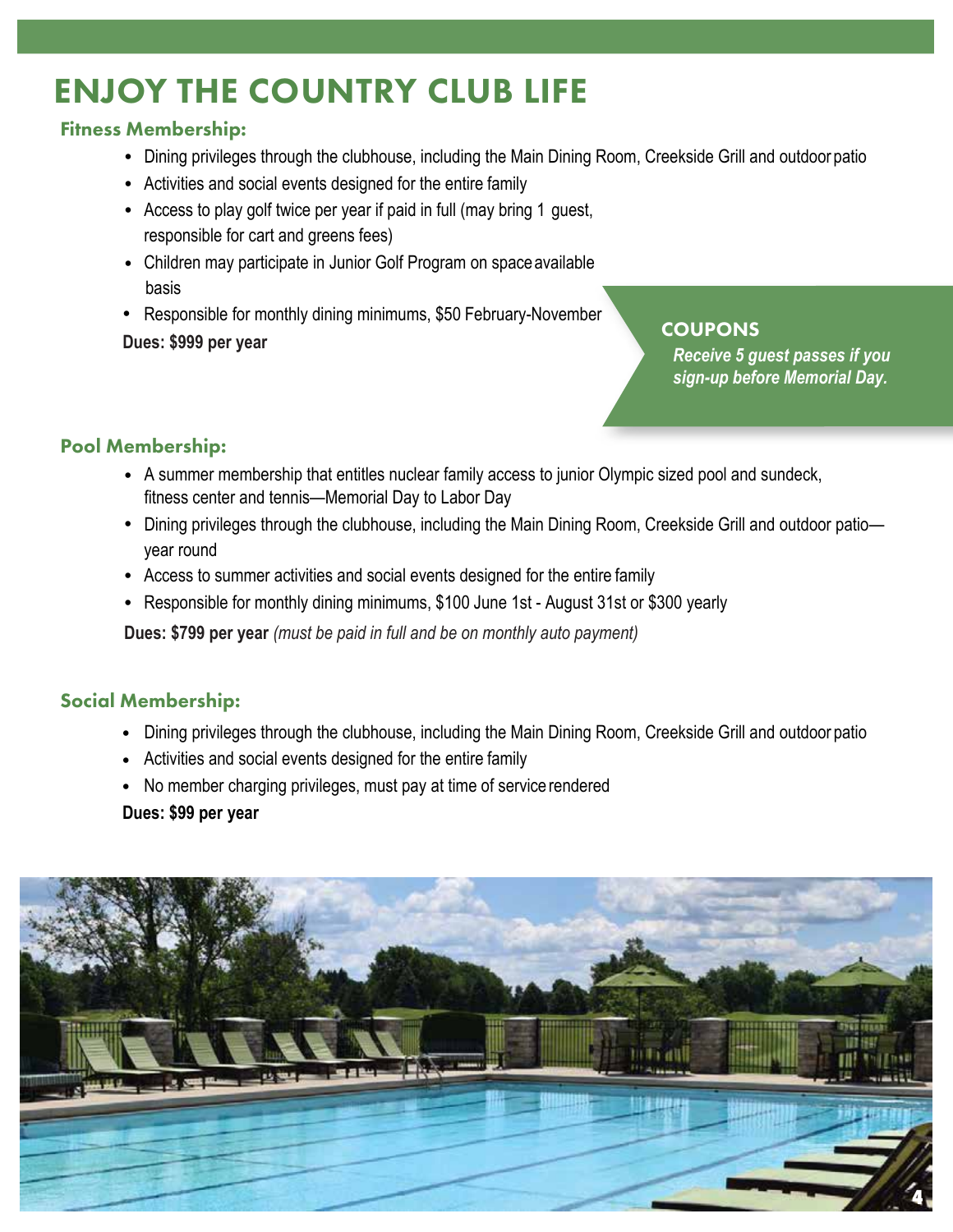## Billing Schedule BILLING AND FEES

#### Dues (choose one):

#### **Annual Schedule**

- Full Dues amount is billed in January, due in February •
- Upgrades are billed in February, due in March •

#### **Monthly Schedule**

- Monthly billing is available only if enrolled in auto pay and first payment is made by February 13 •
- All upgrades must be paid in full by February 13 •
- Dues are billed January-December •

#### Dining Minimums (choose one):

#### **Annual Schedule**

Minimums are billed in one lump sum (due February 13) to be spent February through November. Any unused portion of prepaid minimum will be forfeited at the end of the ten month cycle.

#### **Monthly Schedule**

Dining minimums are billed monthly, due February-November. If you fail to meet the minimum, you will be billed for the remaining monies to fulfill the food and beverage minimum for that month.

#### Trail Fees:

Residential Members may use a private cart as long as Trail Fee of \$1,300 is paid. Fee is billed in Feb., due in March

#### Dining Room & Bar

Food and Beverage gratuity of 18% plus 6% tax per check added automatically unless an additional amount is noted when the check is signed.

#### Hole-In-One Club

\$3 billed to each Golf Member when a hole-in-one is recorded. Proceeds are used to cover drinks and the "Ace" maker's recognition plaque. Each time an Ace is scored, members of the Hole-In-One Club will be charged \$3. The sum of monies collected from the Hole-In-One Club members will be used for plaque engraving, with the remaining balance issued as a Food and Beverage credit. See Hole-In-One policy for complete details.

#### Greens & Cart Fees

|          | Weekday | Weekend |
|----------|---------|---------|
| 9 Holes  | \$30    | \$37    |
| 18 Holes | \$55    | \$65    |

GAM Handicap \$45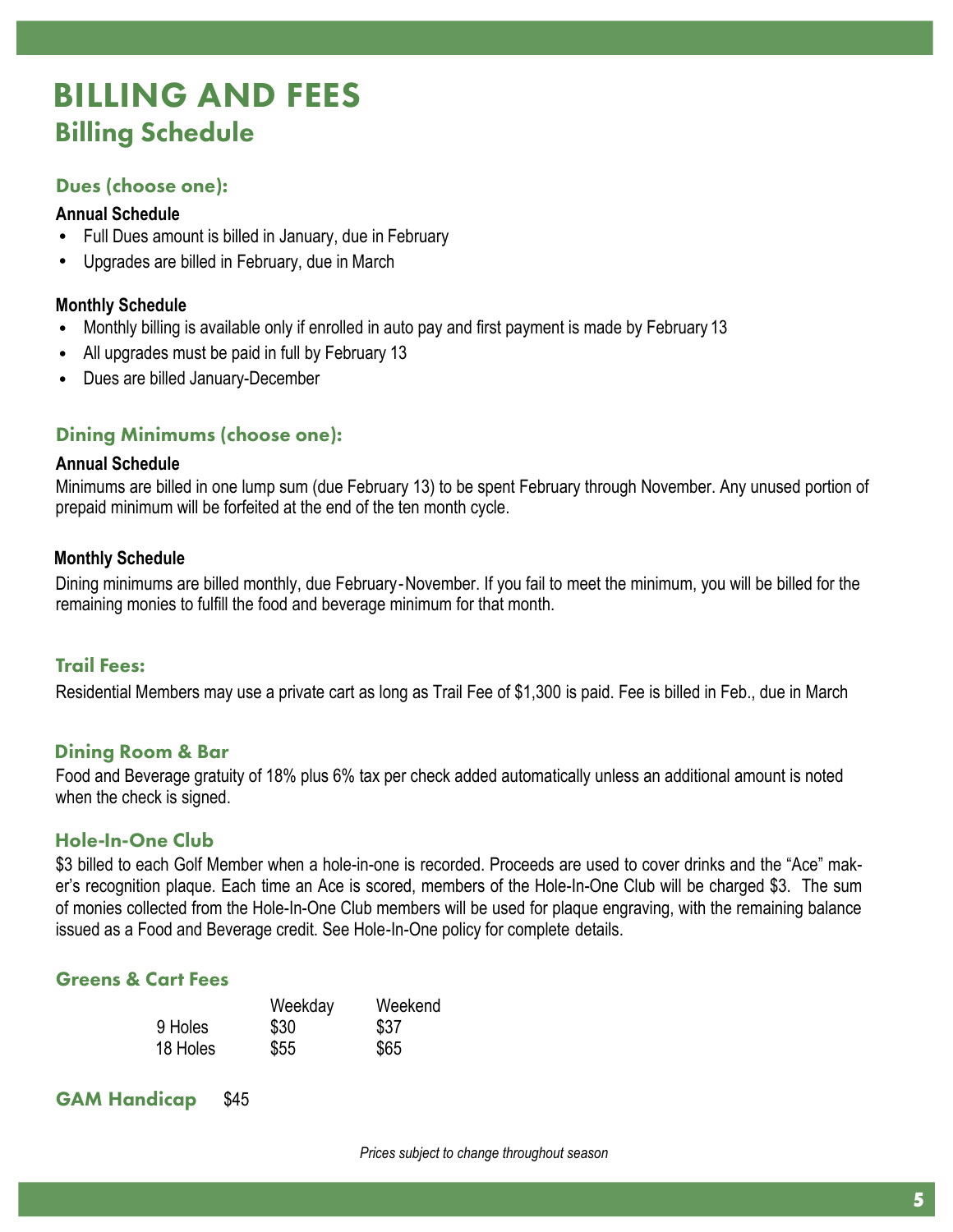# MEMBER EVENTS AND TOURNAMENTS

## Golf Tournaments

| <b>Masters Tournament</b>      |
|--------------------------------|
| Member-Member                  |
| President's Cup                |
| Senior Club Championship       |
| <b>Parent Child Tournament</b> |
| Husband & Wife Championship    |

- Mixed Best Ball Event Red, White & Blue Tournament Flag Day Event Sadie Hawkins Tournament Men's & Ladies Club Championships PC Cup
- Member Guest 27 Hole Event Fall 3 Member Chili Scramble Toughest Day of Golf Men's Leagues Ladies League Couples League Jr. Golf







## Social Events

- Saint Patrick's Day Party **Pool Parties** Family Game Night Easter Brunch Surf and Turf Nights Comedy Night **Prime Rib Nights** Mother's Day Brunch
	- Football Watch Parties Paradise on the Patio
- Kids Halloween Party Member Christmas Party Brunch with Santa AND MORE!





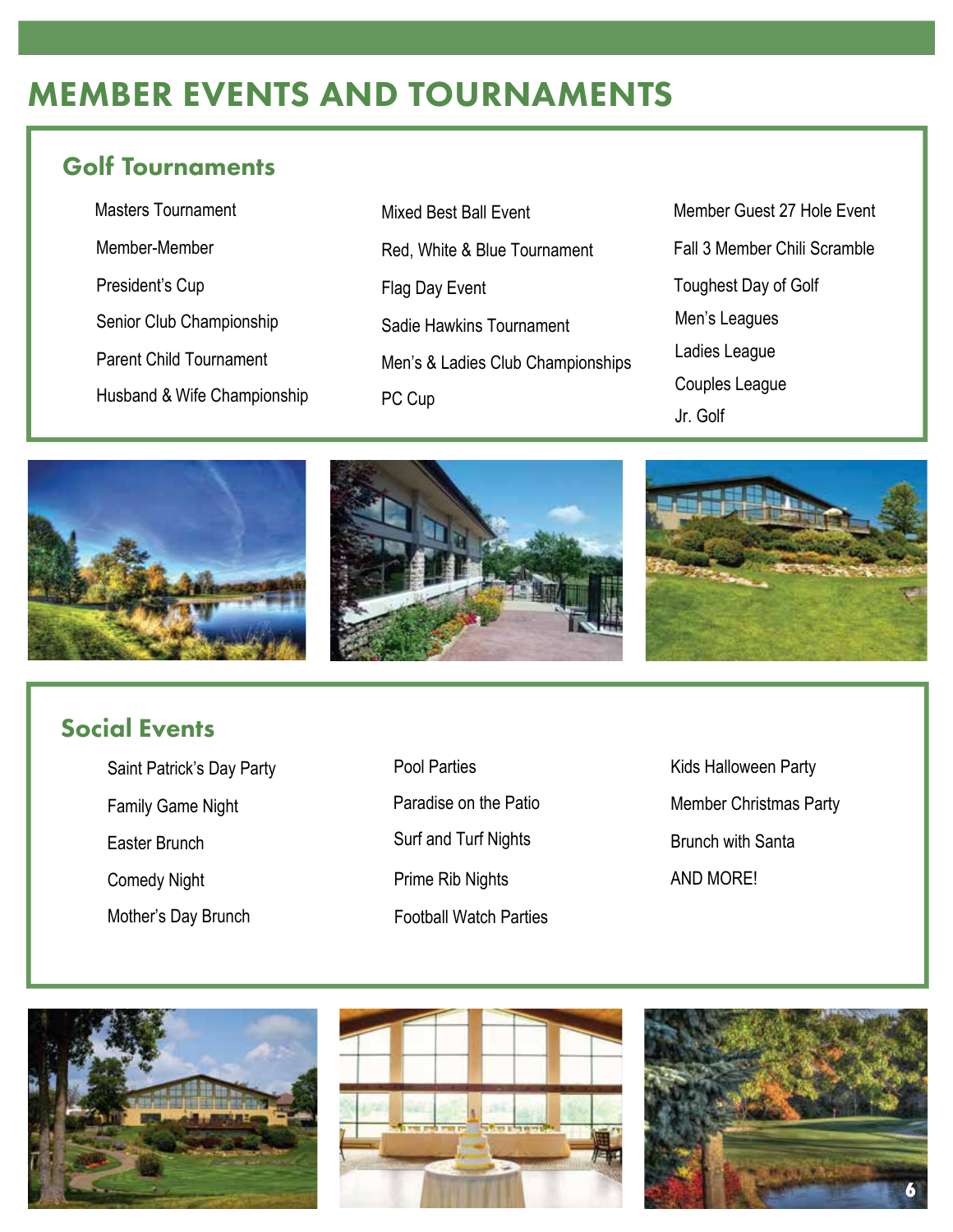

#### 2375 Stanton Rd. Lake Orion, MI 48362 | www.PaintCreekGolf.com P. 248.693.4695

## APPLICATION FOR MEMBERSHIP

I/We hereby apply for membership at Paint Creek Country Club (please print):

| M. Initial<br>Last Name<br><b>First Name</b> |                   | <b>Birthdate</b>              |                                         |      |        |
|----------------------------------------------|-------------------|-------------------------------|-----------------------------------------|------|--------|
|                                              |                   |                               |                                         |      |        |
| Spouse Name                                  |                   |                               | Birthdate                               |      |        |
| <b>Street Address</b>                        |                   | City                          | State                                   | Zip  |        |
| and the state of the state of the            |                   | and the state of the state of |                                         |      |        |
| Cell Phone                                   | Spouse Cell Phone |                               |                                         |      |        |
| Member Email                                 |                   | Spouse Email                  |                                         |      |        |
| <b>Business Information</b>                  |                   |                               | <b>SEND ALL MAILTO:</b>                 | Home | Office |
| Occupation-(Self)                            |                   | Company Name                  |                                         |      |        |
| <b>Company Address</b>                       |                   |                               |                                         |      |        |
| the control of the control of the            |                   |                               | <u> 1980 - Andrea Station (b. 1980)</u> |      |        |
| Phone                                        | Fax               |                               |                                         |      |        |
| Occupation-(Spouse)                          |                   | Company Name                  |                                         |      |        |
| $\overline{\phantom{a}}$                     |                   | <b>Contract Contract</b>      |                                         |      |        |
| Phone                                        | Fax               |                               |                                         |      |        |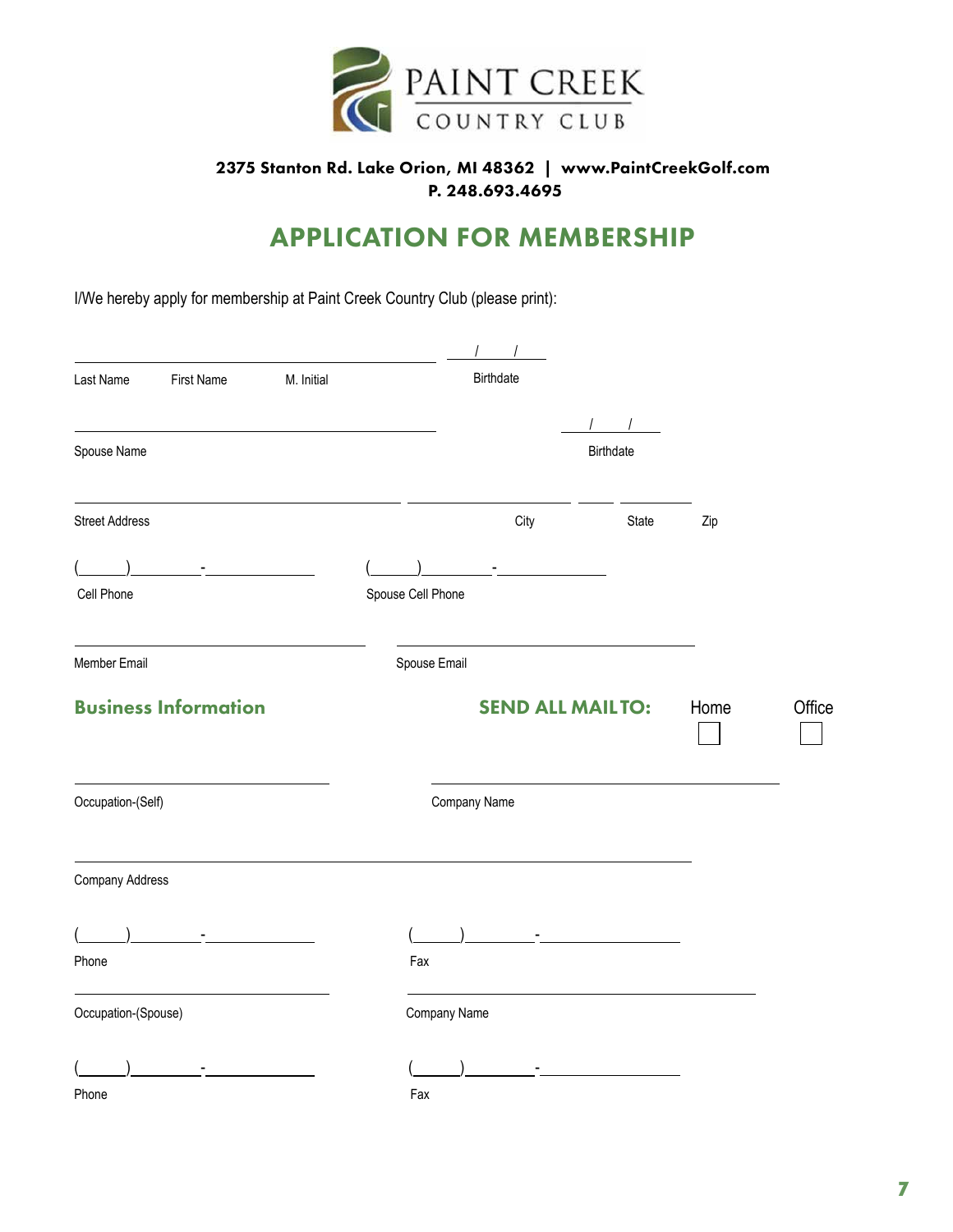| <b>Children(s) First Names and Birthdates</b>                |                  | <b>Sponsoring Member(s)</b> |         |                             |
|--------------------------------------------------------------|------------------|-----------------------------|---------|-----------------------------|
|                                                              |                  |                             |         |                             |
|                                                              |                  |                             |         |                             |
|                                                              |                  |                             |         |                             |
|                                                              |                  |                             |         |                             |
|                                                              |                  |                             |         |                             |
| Membership privileges are extended to children up to age 25. |                  |                             |         |                             |
| <b>Membership applied for:</b>                               | <b>Full Golf</b> | <b>Limited Golf</b>         | Fitness | Corporate                   |
| Dining Minimums<br>Pool<br>$\Box$ Monthly<br>$\Box$ Annual   |                  | Social                      |         | <b>Working Professional</b> |
| Minimums run 10 months. February through November.           |                  |                             |         |                             |

I understand that all financial obligations (i.e. annual and/or monthly dues, monthly and/or periodic minimums, fees, club and/or pro shop open accounts, etc.) are due and payable by the end of each month.

There is a \$10 replacement fee for all lost Fitness Center keys. All issued Fitness Center keys must be returned upon resignation of membership.

l understand that Paint Creek Country Club membership runs January 1st through December 31st, and that I **am committing from the date signed below through the remainder of the current calendar year. Member**ship automatically renews on January 1st. If I elect to resign my membership for the coming year, I must do **so in writing by December 31st .**

Signature Date **Date of the Contract of Contract Contract of Contract Contract Contract Only and Date Only and D** 

/ /

Print Name Last 4 Digits of Soc. Security #

#### Accepted to Paint Creek Country Club

/ /

Date By: House Account No.

**8**